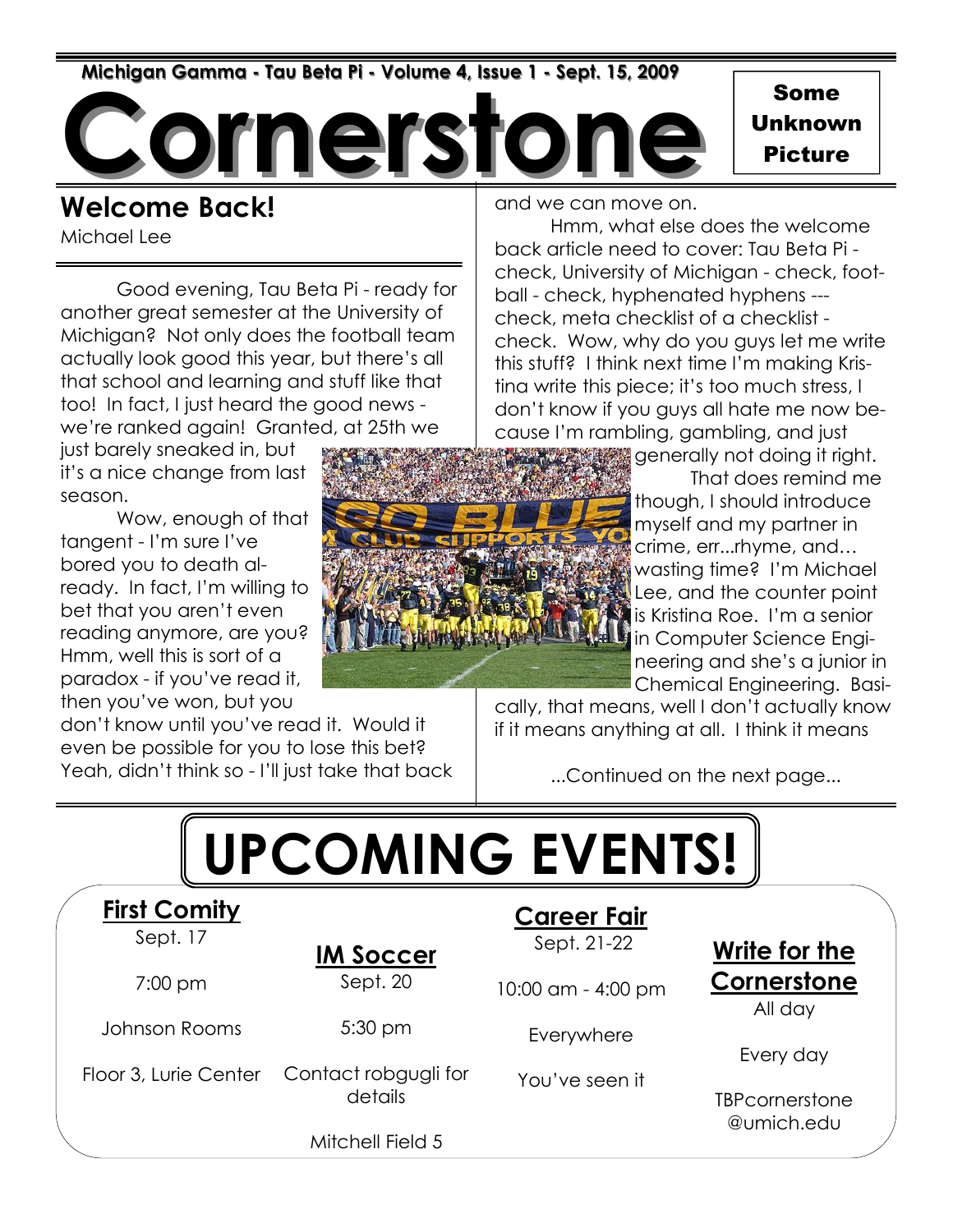we're busy, but if you're an engineer and not busy, I personally believe you're doing it wrong.

 Wow, I feel bad for leaving this tiny little paragraph at the end. I guess the point of this article is to welcome you back to school and I hope you feel sufficiently welcome. Brace yourselves for another semester, this year's going to be a dozy! GO BLUE!

### Meet your Fall '09 semester officers!

![](_page_1_Picture_3.jpeg)

President: Katy Kneiser Vice President: Jill Schlechtweg Secretary: Rob Warren Treasurer: Deokkyun (Dan) Yoon Career Fair/Honors Brunch Co Chairs: Kevin Lance and Andy Boucher Website Chair: Allen Chang New Initiatives Chair: Alex Kiturkes Corporate Relations Chair: Ramsey Hilton Service Projects Chair: Jessica Wang Tutoring Chair: Robert Steen Activities Chair: Jessie Carr Intersociety Chair: Rob Guglielmo Diversity & Leadership Chair: Michelle Noronham Grad Coordinator: Anne Campbell Publicity Chairs: Michael Lee and Kristina Roe

Actives are entirely welcome to come to office hours and talk with the TBP officers. Check the website for this semester's office hour schedule.

### **HOW TO SCAM PEO-PLE:**

page 2

In these five easy steps, you too can scam your friends and neighbors!

Step one: Find your target

Step two: Put up advertisements in this newsletter

Step three: Make outrageous claims

Step four: Write for the TBP Cornerstone (and email said article to .

Step five: Rinse and repeat

![](_page_1_Picture_14.jpeg)

![](_page_1_Picture_15.jpeg)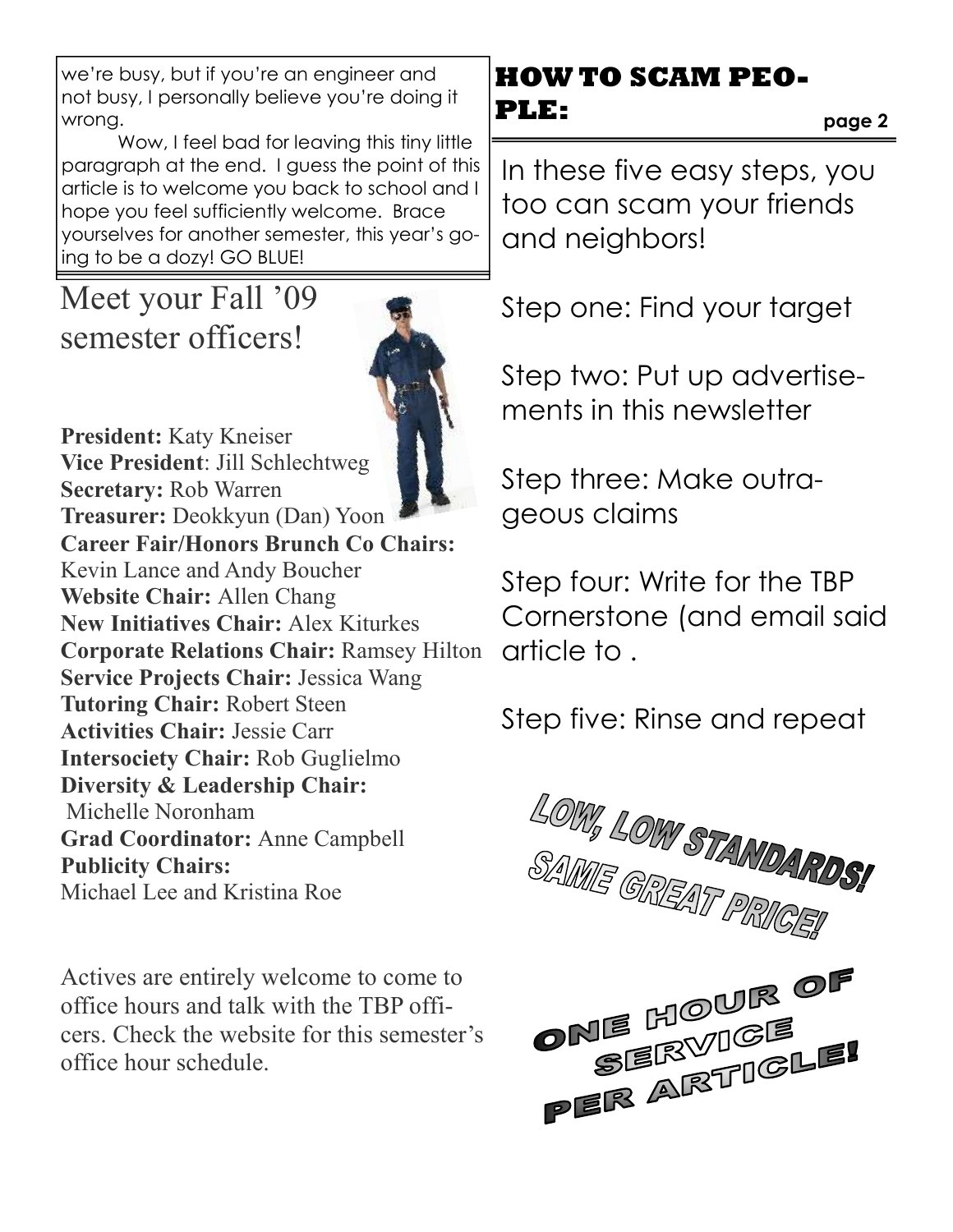# Poet's Place

#### I don't need no stinkin' Haiku Corner

#### MICHAEL LEE

Yes, that is correct, I just called you all out; So for the Haiku lover's out there, That's not what I'm all about.

Sure my rhyme and meter, May be a bit wacky; But when it comes right down to it, At least it's not that tacky.

Well my time is short, And my patience too, If haikus are what you want to see, I leave it up to you!

Peace to the nexus ya'll...

![](_page_2_Picture_7.jpeg)

Are you stressed out already, TBP?

Even though it's the beginning of the semester, you may be feeling under pressure! Syllabus-galore, scheduling issues and the inability to adjust to a "normal" sleeping schedule may be wrecking havoc

in your life right now. At ease my fellow Tau Bates! We can be glad we live in A2 and that we don't live in one of the 10 most stressful cities in the U.S. , which are as follows from Forbes:

![](_page_2_Picture_11.jpeg)

- 1. Chicago, IL
- 2. Los Angeles, CA
- 3. New York, NY
- 4. Cleveland, OH
- 5. Providence, RI
- 6. San Francisco, CA
	- 7. Detroit, MI
	- 8. Boston, MA
- 9. Washington DC
	- 10. San Jose, CA

### Word of the Day

**Word** Noisome

How to say it NOY-sum

**Definition** 

ful; unwhole-

some. Offensive to the smell or other senses; disgusting.

#### Can I have that in a sentence?

The body politic produces noisome and unseemly substances, among which are politicians.

 -- P. J. O'Rourke, "No Apparent Motive", The Atlantic, November 2002

![](_page_2_Picture_31.jpeg)

![](_page_2_Picture_32.jpeg)